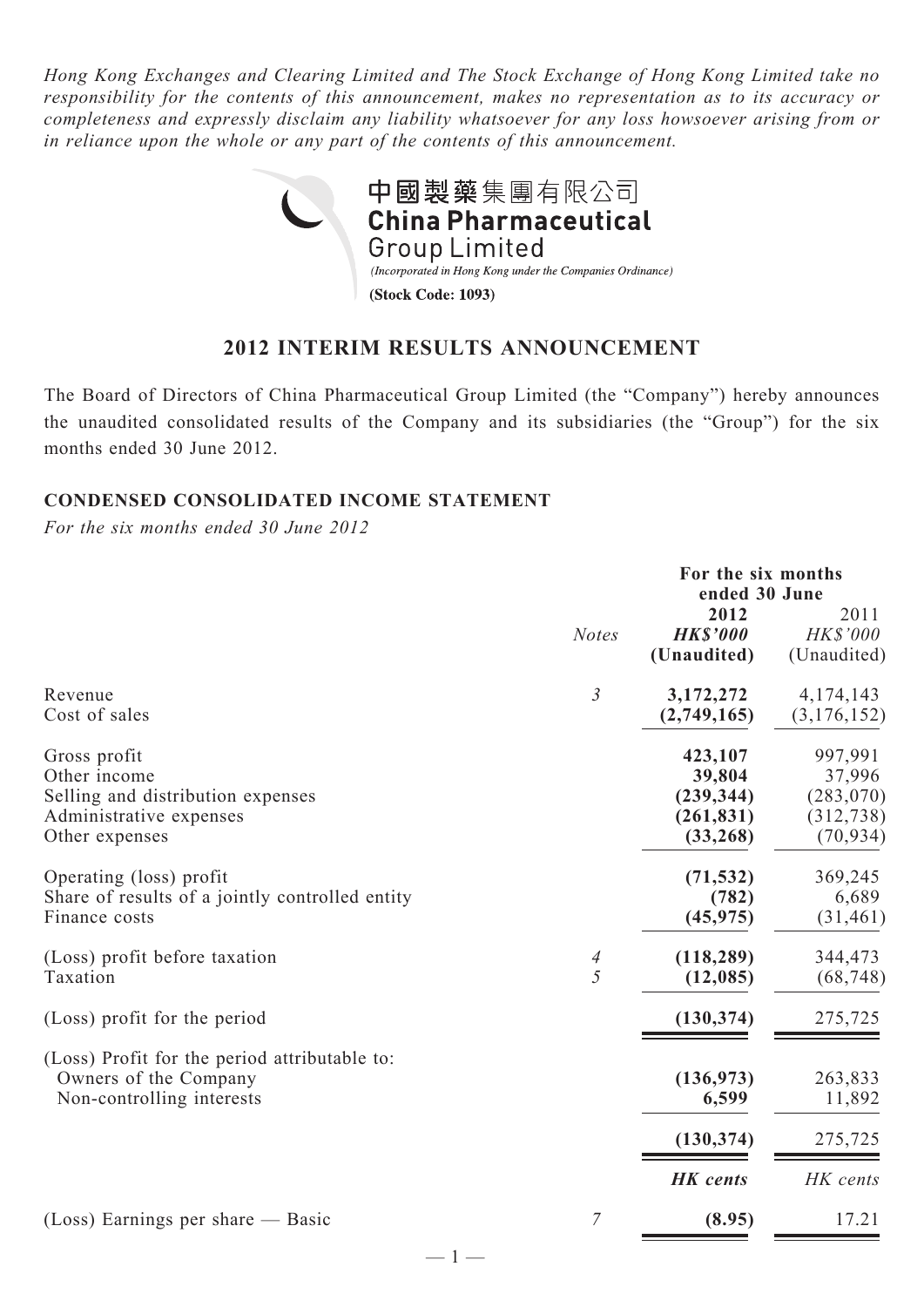# **CONDENSED CONSOLIDATED STATEMENT OF FINANCIAL POSITION**

*As at 30 June 2012*

|                                                |               | As at           | As at       |
|------------------------------------------------|---------------|-----------------|-------------|
|                                                |               | 30 June         | 31 December |
|                                                |               | 2012            | 2011        |
|                                                | <b>Notes</b>  | <b>HK\$'000</b> | HK\$'000    |
|                                                |               | (Unaudited)     | (Audited)   |
| <b>Non-current assets</b>                      |               |                 |             |
| Property, plant and equipment                  |               | 4,822,705       | 4,877,186   |
| Prepaid lease payments                         |               | 342,780         | 350,958     |
| Intangible assets                              |               | 223,978         | 261,718     |
| Goodwill                                       |               | 161,880         | 163,878     |
| Interest in a jointly controlled entity        |               | 27,796          | 41,256      |
| Available-for-sale investments                 |               | 4,148           | 6,169       |
|                                                |               | 5,583,287       | 5,701,165   |
| <b>Current assets</b>                          |               |                 |             |
| Inventories                                    |               | 1,476,352       | 1,641,060   |
| Trade and other receivables                    | $\delta$      | 1,753,730       | 1,796,265   |
| Bills receivables                              | 8             | 340,556         | 670,034     |
| Prepaid lease payments                         |               | 9,991           | 10,114      |
| Tax recoverable                                |               | 22,656          | 9,493       |
| Trade receivables due from related companies   |               | 67,001          | 15,490      |
| Trade receivables due from a connected company |               | 41,368          | 24,128      |
| Amount due from a jointly controlled entity    |               | 49,575          | 24,420      |
| Restricted bank deposits                       |               | 28,697          | 32,113      |
| Bank balances and cash                         |               | 962,054         | 1,034,536   |
|                                                |               | 4,751,980       | 5,257,653   |
| <b>Current liabilities</b>                     |               |                 |             |
| Trade and other payables                       | $\mathcal{G}$ | 1,890,365       | 1,904,670   |
| Bills payables                                 | 9             | 580,610         | 725,617     |
| Amount due to an immediate holding company     |               |                 | 188,036     |
| Amounts due to related companies               |               | 70,384          | 3,315       |
| Tax liabilities                                |               | 14,298          | 16,455      |
| Other financial liabilities                    |               | 4,786           | 1,321       |
| Unsecured bank loans                           |               | 1,368,888       | 880,880     |
|                                                |               | 3,929,331       | 3,720,294   |
| Net current assets                             |               | 822,649         | 1,537,359   |
| Total assets less current liabilities          |               | 6,405,936       | 7,238,524   |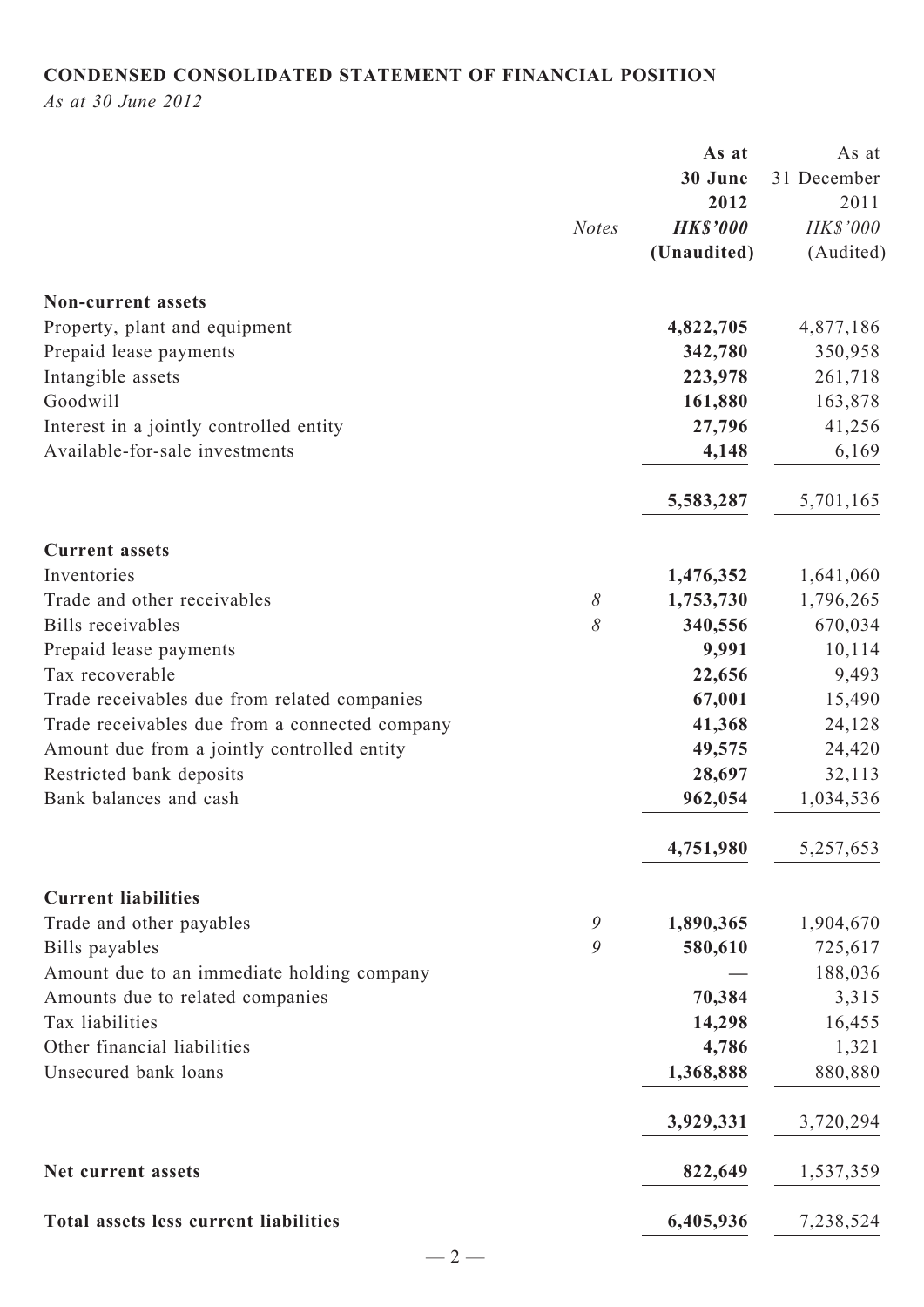|                                              | As at           | As at       |
|----------------------------------------------|-----------------|-------------|
|                                              | 30 June         | 31 December |
|                                              | 2012            | 2011        |
|                                              | <b>HK\$'000</b> | HK\$'000    |
|                                              | (Unaudited)     | (Audited)   |
| <b>Non-current liabilities</b>               |                 |             |
| Unsecured bank loans                         | 562,724         | 1,148,058   |
| Deferred tax liabilities                     | 15,319          | 47,326      |
|                                              | 578,043         | 1,195,384   |
| Net assets                                   | 5,827,893       | 6,043,140   |
| <b>Capital and reserves</b>                  |                 |             |
| Share capital                                | 152,977         | 152,977     |
| Reserves                                     | 5,530,291       | 5,747,262   |
| Equity attributable to owners of the Company | 5,683,268       | 5,900,239   |
| Non-controlling interests                    | 144,625         | 142,901     |
| <b>Total equity</b>                          | 5,827,893       | 6,043,140   |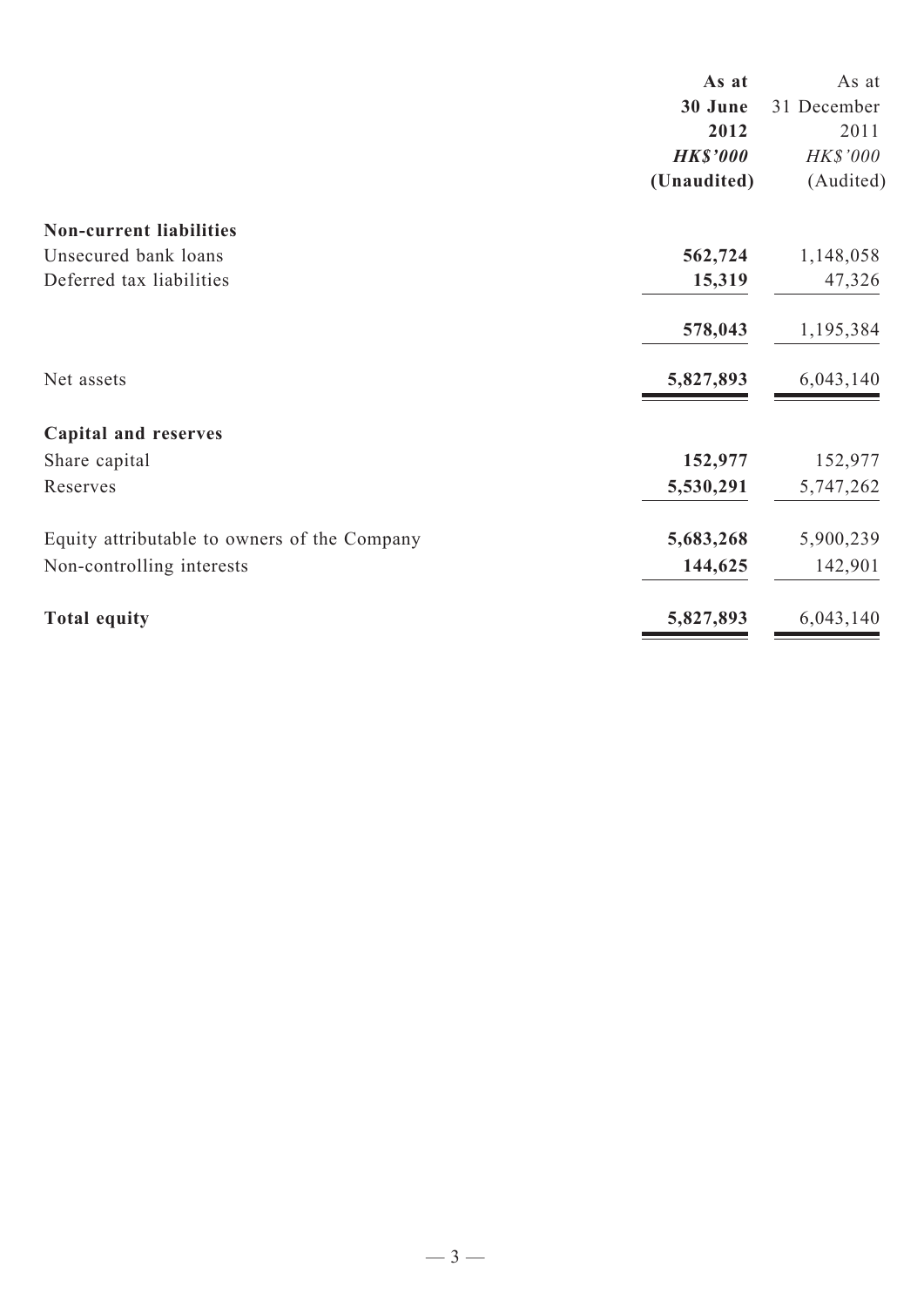### **NOTES TO THE CONDENSED CONSOLIDATED FINANCIAL STATEMENTS**

*For the six months ended 30 June 2012*

#### **1. BASIS OF PREPARATION**

The condensed consolidated financial statements have been prepared in accordance with Hong Kong Accounting Standard 34, "*Interim Financial Reporting*" issued by the Hong Kong Institute of Certified Public Accountants (the "HKICPA") as well as with the applicable disclosure requirements of Appendix 16 to the Rules Governing the Listing of Securities on The Stock Exchange of Hong Kong Limited (the "Listing Rules").

#### **2. PRINCIPAL ACCOUNTING POLICIES**

The condensed consolidated financial statements have been prepared on the historical cost basis, except for certain financial instruments, which are measured at fair values, as appropriate.

Except as described below, the accounting policies and methods of computation used in the condensed consolidated financial statements for the six months ended 30 June 2012 are the same as those followed in the preparation of the Group's annual financial statements for the year ended 31 December 2011.

In the current interim period, the Group has applied, for the first time, the following amendments to Hong Kong Financial Reporting Standards ("HKFRSs") issued by HKICPA.

- Amendments to HKFRS 7 *Disclosures Transfers of Financial Assets*; and
- • Amendments to HKAS 12 *Deferred Tax Recovery of Underlying Assets.*

The application of the above amendments to HKFRSs in the current interim period has had no material effect on the amounts reported in these condensed consolidated financial statements and disclosures set out in these condensed consolidated financial statements.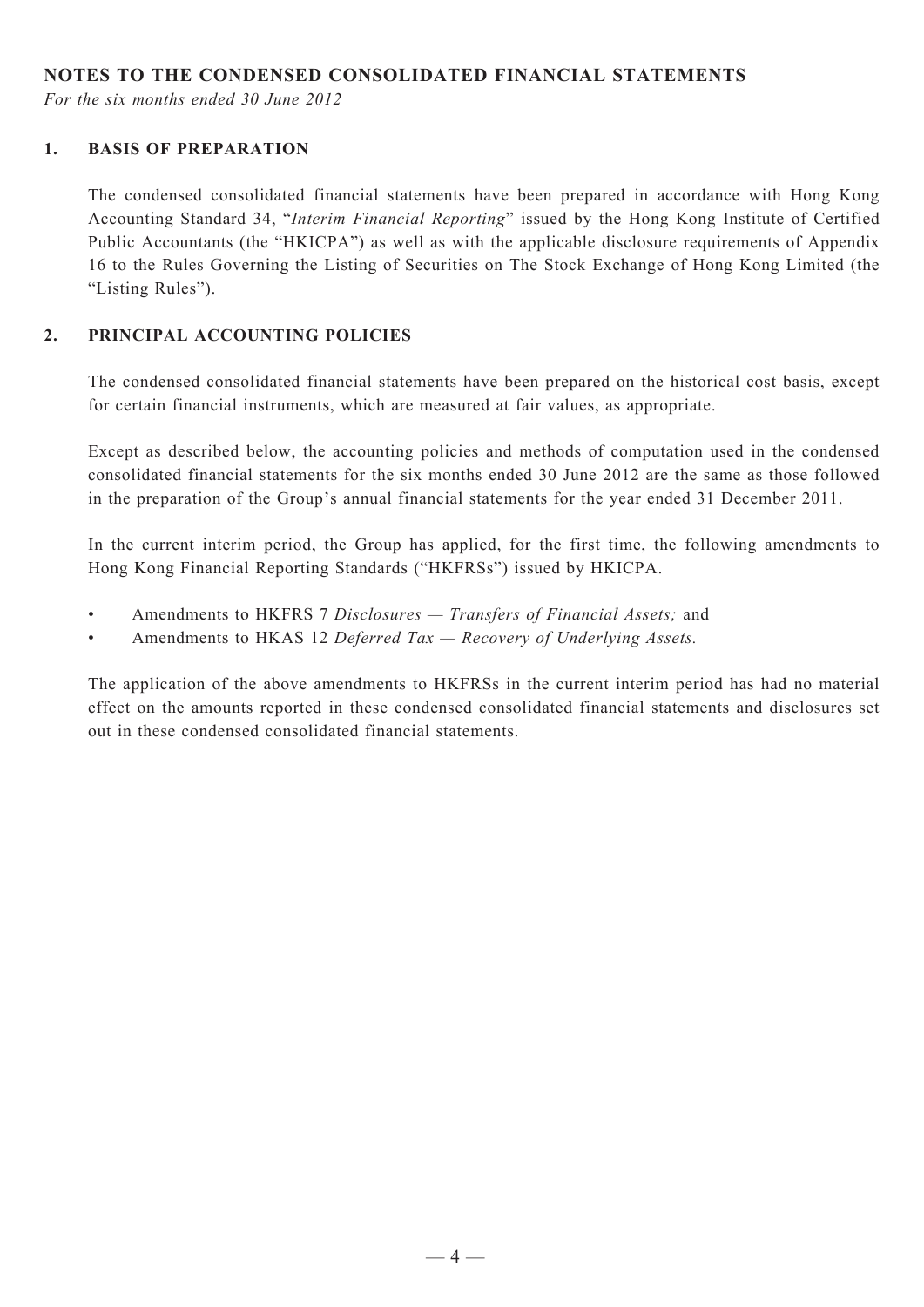#### **3. SEGMENT INFORMATION**

The following is an analysis of the Group's revenue and results by reportable and operating segments for the period under review:

# **For the six months ended 30 June 2012 (Unaudited)**

|                                                                 | Intermediates and<br><b>Bulk Drugs</b> |                                                 |                                      |                                  |                                     |                                        |                                 |  |  |
|-----------------------------------------------------------------|----------------------------------------|-------------------------------------------------|--------------------------------------|----------------------------------|-------------------------------------|----------------------------------------|---------------------------------|--|--|
|                                                                 | Vitamin C<br>series<br><b>HK\$'000</b> | <b>Antibiotics</b><br>series<br><b>HK\$'000</b> | Finished<br>Drugs<br><b>HK\$'000</b> | <b>Others</b><br><b>HK\$'000</b> | Segment<br>total<br><b>HK\$'000</b> | <b>Eliminations</b><br><b>HK\$'000</b> | Consolidated<br><b>HK\$'000</b> |  |  |
| <b>SEGMENT REVENUE</b><br>External sales<br>Inter-segment sales | 653,322<br>725                         | 1,211,889<br>118,912                            | 1,246,885                            | 60,176                           | 3,172,272<br>119,637                | (119, 637)                             | 3,172,272                       |  |  |
| <b>TOTAL</b>                                                    | 654,047                                | 1,330,801                                       | 1,246,885                            | 60,176                           | 3,291,909                           | (119, 637)                             | 3,172,272                       |  |  |
| Inter-segment sales are charged at prevailing market rates.     |                                        |                                                 |                                      |                                  |                                     |                                        |                                 |  |  |
| <b>SEGMENT (LOSS) PROFIT</b>                                    | (12, 763)                              | (103, 145)                                      | 73,842                               | (442)                            |                                     |                                        | (42,508)                        |  |  |
| Unallocated income<br>Unallocated central expenses              |                                        |                                                 |                                      |                                  |                                     |                                        | 5,887<br>(34, 911)              |  |  |
| Operating loss<br>Share of results of a jointly                 |                                        |                                                 |                                      |                                  |                                     |                                        | (71, 532)                       |  |  |
| controlled entity<br>Finance costs                              |                                        |                                                 |                                      |                                  |                                     |                                        | (782)<br>(45, 975)              |  |  |
| Loss before taxation                                            |                                        |                                                 |                                      |                                  |                                     |                                        | (118, 289)                      |  |  |

# **For the six months ended 30 June 2011 (Unaudited)**

|                                                             | Intermediates and<br><b>Bulk Drugs</b> |                                   |                               |                    |                              |                          |                          |  |  |  |  |  |  |
|-------------------------------------------------------------|----------------------------------------|-----------------------------------|-------------------------------|--------------------|------------------------------|--------------------------|--------------------------|--|--|--|--|--|--|
|                                                             | Vitamin C<br>series<br>HK\$'000        | Antibiotics<br>series<br>HK\$'000 | Finished<br>Drugs<br>HK\$'000 | Others<br>HK\$'000 | Segment<br>total<br>HK\$'000 | Eliminations<br>HK\$'000 | Consolidated<br>HK\$'000 |  |  |  |  |  |  |
| <b>SEGMENT REVENUE</b>                                      |                                        |                                   |                               |                    |                              |                          |                          |  |  |  |  |  |  |
| External sales<br>Inter-segment sales                       | 977,650<br>867                         | 1,767,297<br>494,089              | 1,364,192                     | 65,004<br>138,123  | 4,174,143<br>633,079         | (633,079)                | 4,174,143                |  |  |  |  |  |  |
| TOTAL                                                       | 978,517                                | 2,261,386                         | 1,364,192                     | 203,127            | 4,807,222                    | (633,079)                | 4,174,143                |  |  |  |  |  |  |
| Inter-segment sales are charged at prevailing market rates. |                                        |                                   |                               |                    |                              |                          |                          |  |  |  |  |  |  |
| <b>SEGMENT PROFIT</b>                                       | 161,226                                | 136,356                           | 134,530                       | 834                |                              |                          | 432,946                  |  |  |  |  |  |  |
| Unallocated income<br>Unallocated central expenses          |                                        |                                   |                               |                    |                              |                          | 2,302<br>(66, 003)       |  |  |  |  |  |  |
| Operating profit                                            |                                        |                                   |                               |                    |                              |                          | 369,245                  |  |  |  |  |  |  |
| Share of results of a jointly<br>controlled entity          |                                        |                                   |                               |                    |                              |                          | 6,689                    |  |  |  |  |  |  |
| Finance costs                                               |                                        |                                   |                               |                    |                              |                          | (31, 461)                |  |  |  |  |  |  |
| Profit before taxation                                      |                                        |                                   |                               |                    |                              |                          | 344,473                  |  |  |  |  |  |  |
|                                                             |                                        | $-5-$                             |                               |                    |                              |                          |                          |  |  |  |  |  |  |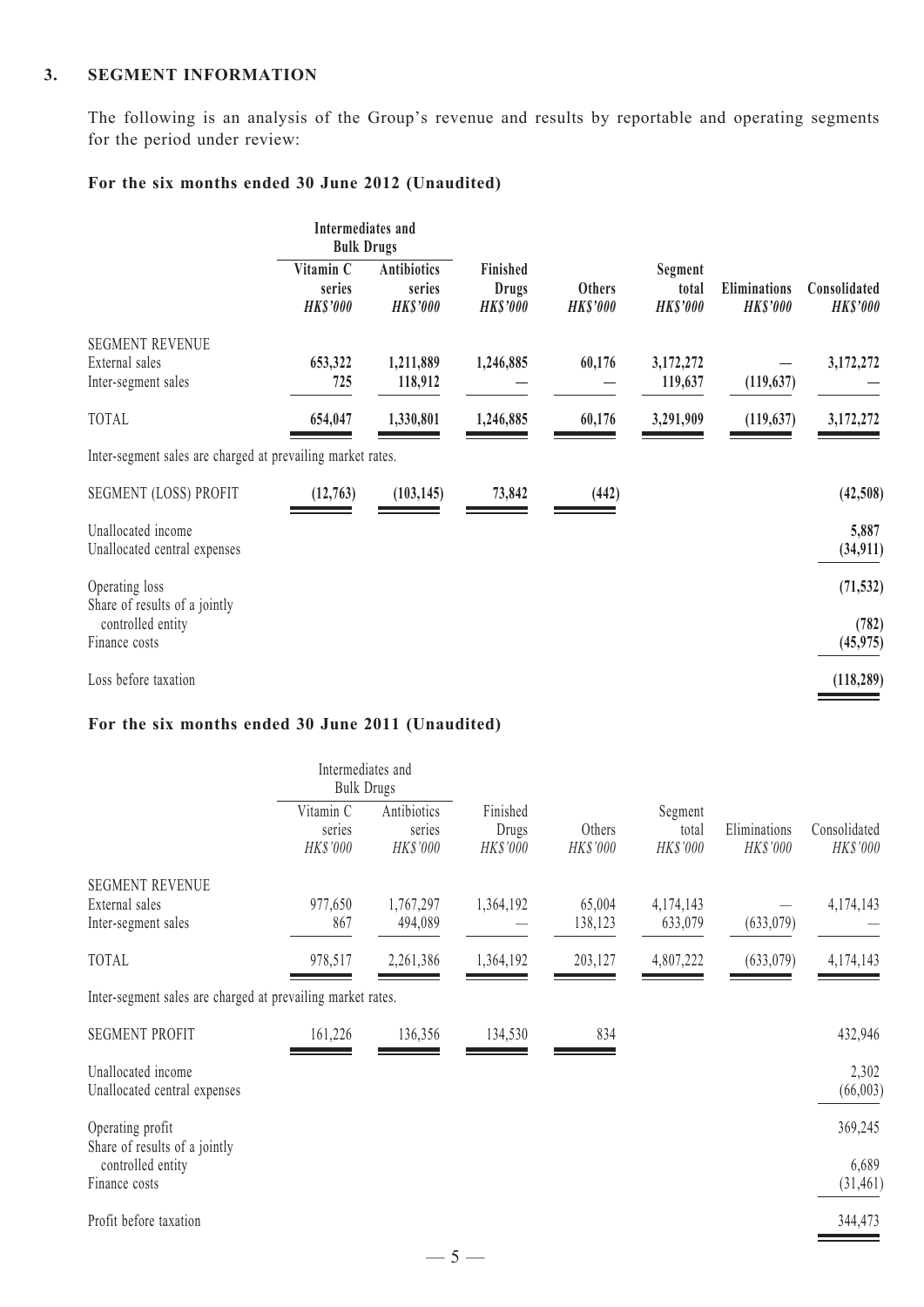Segment (loss) profit represents the (loss) profit from each segment without allocation of interest income, central administrative expenses, central advertising costs, share of results of a jointly controlled entity and finance costs. This is the measure reported to the board of directors for the purposes of resource allocation and performance assessment.

#### **4. (LOSS) PROFIT BEFORE TAXATION**

|                                                                       | For the six months<br>ended 30 June |             |
|-----------------------------------------------------------------------|-------------------------------------|-------------|
|                                                                       | 2012                                | 2011        |
|                                                                       | <b>HK\$'000</b>                     | HK\$'000    |
|                                                                       | (Unaudited)                         | (Unaudited) |
| (Loss) profit before taxation has been arrived at after               |                                     |             |
| charging (crediting) the following items:                             |                                     |             |
| Amortisation of intangible assets (included in cost of sales)         | 24,105                              | 21,459      |
| Amortisation of prepaid lease payments                                | 3,946                               | 4,740       |
| Depreciation of property, plant and equipment                         | 290,636                             | 281,202     |
| Impairment loss on intangible asset (included in administrative       |                                     |             |
| expense)                                                              | 2,115                               |             |
| (Gain) loss on disposal of property, plant and equipment (included in |                                     |             |
| other income/expenses)                                                | (538)                               | 1,473       |
| Net foreign exchange (gains) losses                                   | (20, 276)                           | 4,391       |
| Research and development expenses (included in other expenses)        | 31,301                              | 63,395      |
| Interest income                                                       | (5,887)                             | (2,302)     |

For the six months ended 30 June 2011 and 2012, cost of inventories recognised as an expense approximated cost of sales as shown in the condensed consolidated income statement.

### **5. TAXATION**

| For the six months |             |  |
|--------------------|-------------|--|
| ended 30 June      |             |  |
| 2012               |             |  |
| <b>HK\$'000</b>    | HK\$'000    |  |
| (Unaudited)        | (Unaudited) |  |
|                    |             |  |
|                    |             |  |
| 9,687              | 62,015      |  |
| 1,630              | 2,026       |  |
| 11,317             | 64,041      |  |
| 768                | 4,707       |  |
| 12,085             | 68,748      |  |
|                    |             |  |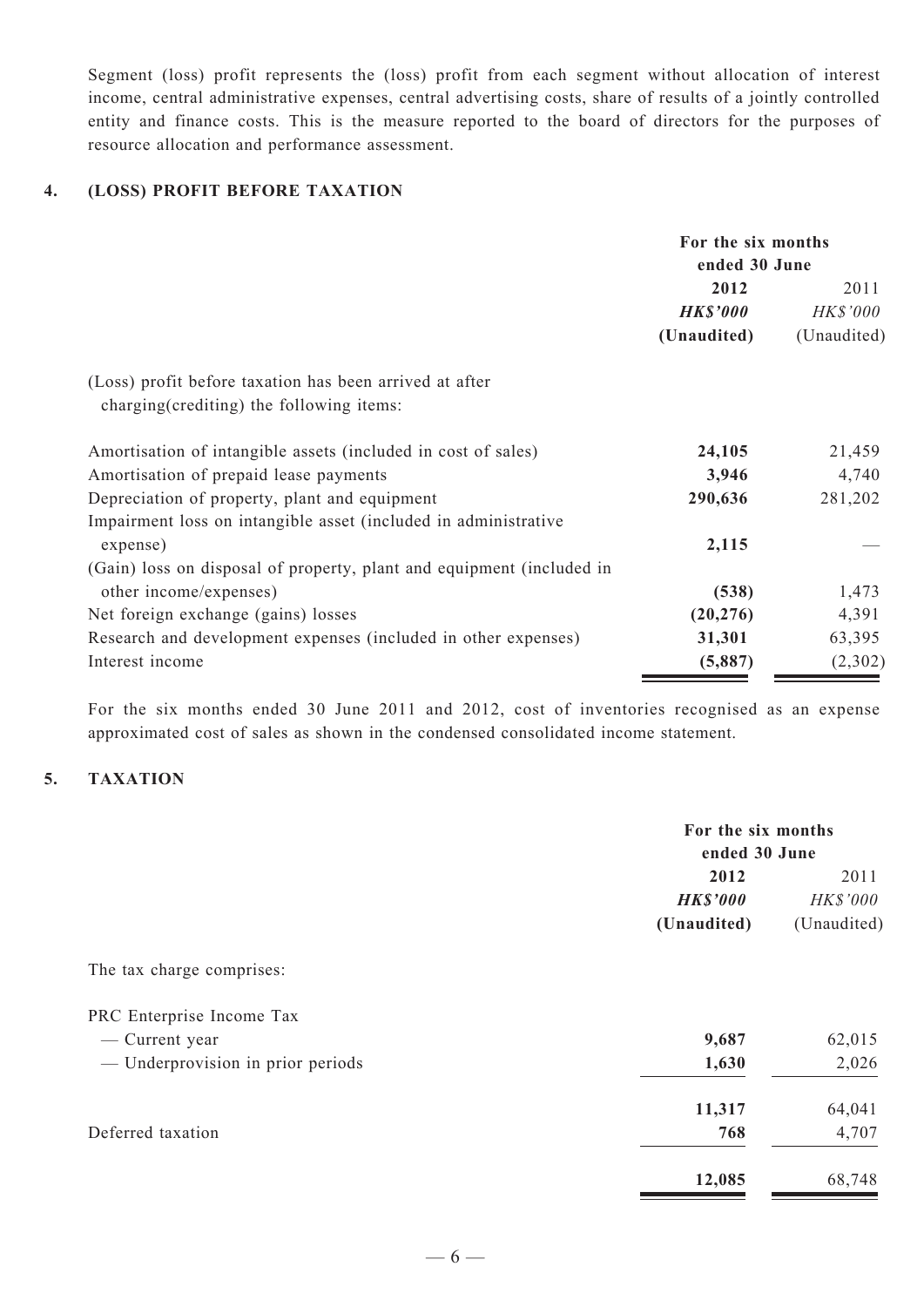No Hong Kong Profits Tax is payable by the Company nor its Hong Kong subsidiaries since they either had no assessable profits or incurred tax losses for both periods. Taxation arising in other jurisdictions is calculated at the rate prevailing in the relevant jurisdictions.

Pursuant to the relevant laws and regulations in the PRC, a subsidiary of the Company established before 16 March 2007 is entitled to exemption from PRC Enterprise Income Tax for two years starting from its first profit-making years, followed by a 50% reduction in tax rate for the next three years ending on 31 December 2013.

In addition, certain subsidiaries of the Company are qualified as advanced technology enterprises in the PRC and have obtained approvals from the relevant tax authorities for the tax rate to be reduced to 15%.

The tax charge for both periods represents income tax provisions which have taken into account the above-mentioned tax incentives. The basic tax rate of the Company's PRC subsidiaries is 25%, except those subsidiaries described above.

In respect of the withholding tax upon the distribution of undistributed retained profits earned by the PRC subsidiaries to the shareholders, deferred taxation of HK\$768,000 (2011: HK\$4,707,000) has been provided for in the condensed consolidated financial statements in respect of the temporary differences attributable to such profits. During the period, withholding tax of HK\$32,716,000 (2011: HK\$1,242,000) has been paid.

As at 30 June 2012, the Group had unused tax losses of HK\$407,416,000 (31 December 2011: HK\$199,910,000) available for offset against future profits. No deferred tax asset has been recognised in respect of such losses due to the unpredictability of future profit streams. Most of the unrecognised tax losses will expire in various dates up to 2016.

There was no other significant unprovided deferred tax for the period or at the end of the reporting period.

#### **6. DIVIDENDS**

The directors do not declare the payment of an interim dividend for the six months ended 30 June 2012 (2011: Nil).

During the period, no final dividend was distributed to shareholders in respect of the year ended 31 December 2011 (2011: HK24 cents per share for the year ended 31 December 2010). The aggregate amount of final dividend distributed amounted to Nil (2011: HK\$367,732,000). The amount paid in the current period amounted to Nil (2011: HK\$179,696,000).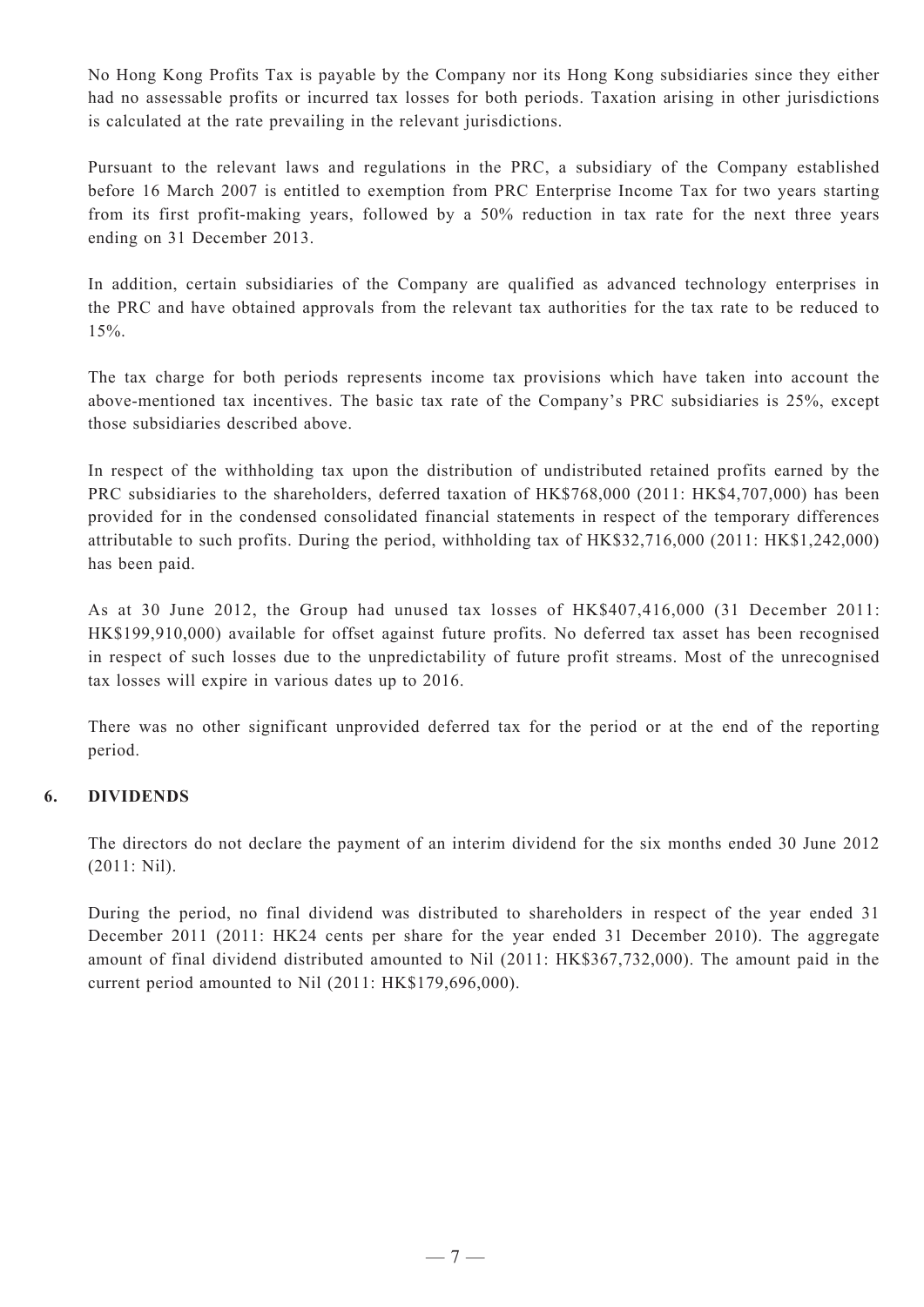#### **7. (LOSS) EARNINGS PER SHARE**

The calculation of the basic loss per share for the six months ended 30 June 2012 is based on the loss for the period attributable to owners of the Company of HK\$136,973,000 (2011: profit of HK\$263,833,000) and 1,529,766,661 shares in issue (2011: the weighted average number of ordinary shares of 1,532,864,584) for the period.

No diluted earnings per share has been presented for the six months ended 30 June 2012 and 2011 as there were no potential ordinary shares in issue during both periods.

#### **8. TRADE AND OTHER RECEIVABLES/BILLS RECEIVABLES**

|                                    | As at           | As at       |
|------------------------------------|-----------------|-------------|
|                                    | 30 June         | 31 December |
|                                    | 2012            | 2011        |
|                                    | <b>HK\$'000</b> | HK\$'000    |
|                                    | (Unaudited)     | (Audited)   |
| Trade receivables                  | 1,328,875       | 1,241,130   |
| Less: allowance for doubtful debts | (15, 175)       | (15, 278)   |
|                                    | 1,313,700       | 1,225,852   |
| Bills receivables                  | 340,556         | 670,034     |
|                                    | 1,654,256       | 1,895,886   |
| Other receivables                  | 440,030         | 570,413     |
|                                    | 2,094,286       | 2,466,299   |

The Group allows a general credit period of up to 90 days to its trade customers. The following is an analysis of trade receivables (net of allowance for doubtful debts) presented based on invoice date.

|                  | As at           | As at       |
|------------------|-----------------|-------------|
|                  | 30 June         | 31 December |
|                  | 2012            | 2011        |
|                  | <b>HK\$'000</b> | HK\$'000    |
|                  | (Unaudited)     | (Audited)   |
| $0$ to $90$ days | 1,084,609       | 1,001,965   |
| 91 to 180 days   | 191,912         | 194,449     |
| 181 to 365 days  | 37,179          | 29,438      |
|                  | 1,313,700       | 1,225,852   |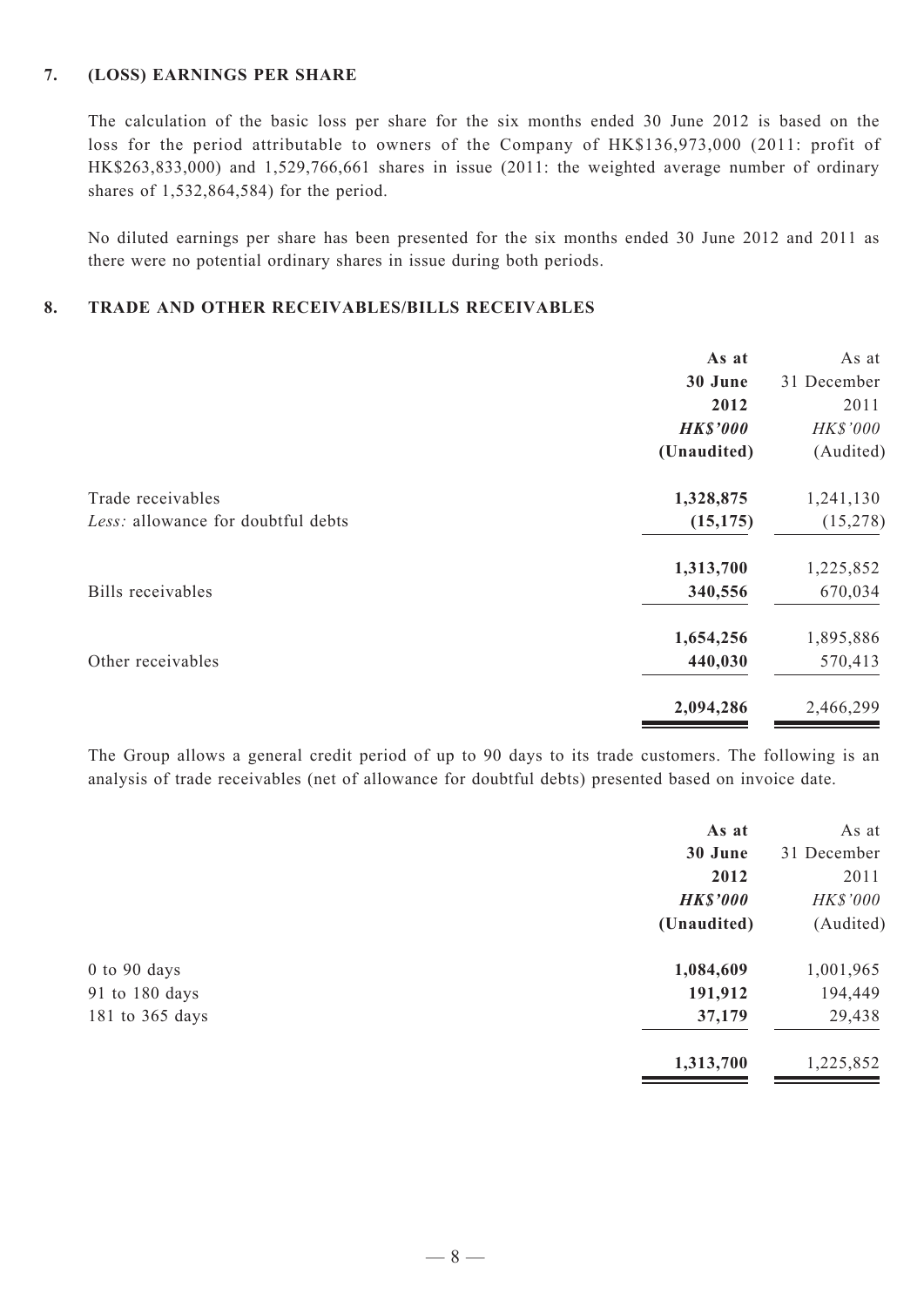# **9. TRADE AND OTHER PAYABLES/BILLS PAYABLES**

| As at           | As at       |
|-----------------|-------------|
| 30 June         | 31 December |
| 2012            | 2011        |
| <b>HK\$'000</b> | HK\$'000    |
| (Unaudited)     | (Audited)   |
| 858,457         | 949,102     |
| 580,610         | 725,617     |
| 1,439,067       | 1,674,719   |
| 1,031,908       | 955,568     |
| 2,470,975       | 2,630,287   |
|                 |             |

The following is an aged analysis of trade payables presented based on the invoice date.

| As at           | As at       |
|-----------------|-------------|
| 30 June         | 31 December |
| 2012            | 2011        |
| <b>HK\$'000</b> | HK\$'000    |
| (Unaudited)     | (Audited)   |
| 787,328         | 848,658     |
| 52,262          | 81,919      |
| 18,091          | 11,474      |
| 776             | 7,051       |
| 858,457         | 949,102     |
|                 |             |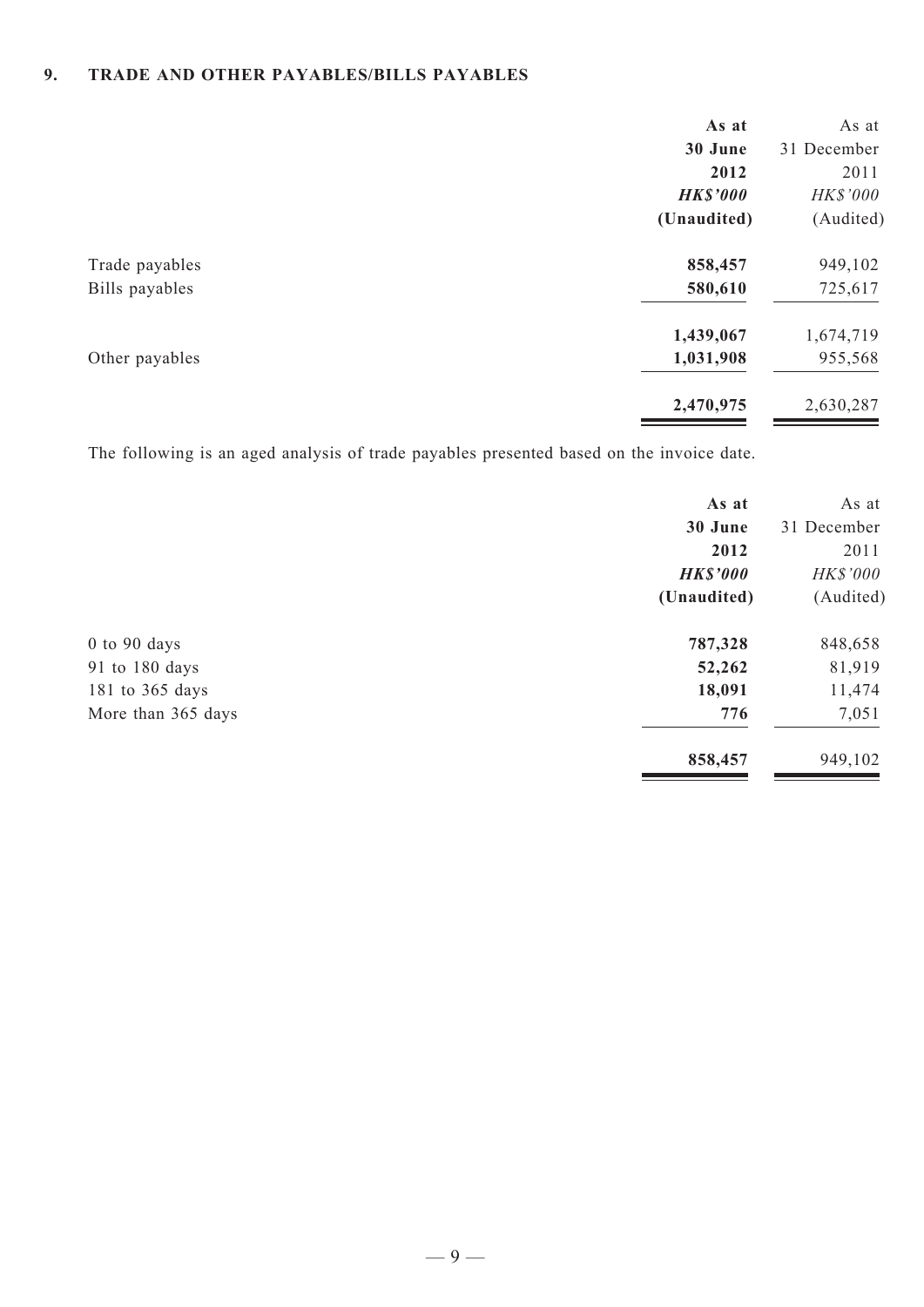# **MANAGEMENT DISCUSSION AND ANALYSIS**

# **BUSINESS REVIEW AND OUTLOOK**

# **Results**

Business environment remained difficult during the first half of 2012. Affected by the drop in product prices and slowdown in sales, the Group's operating results declined significantly. Revenue decreased by 24% to HK\$3,172 million and a loss attributable to shareholders of HK\$137 million was reported for the period under review.

### **Intermediates and Bulk Drugs Business**

Product prices remained under pressure from excessive production capacity, with a significant decline in the average selling prices of vitamin C products for the first half of 2012 as compared to the same period of last year. Furthermore, market demand was weakened by the customers' ample inventory level. All these factors had a severe impact on the performance of the vitamin C series.

Market competition and government policies, which dragged demand and prices down, continued to adversely affect the performance of the antibiotic series. Nevertheless, a modest rebound in product prices in the second quarter enabled the Group to narrow the operating loss of the antibiotic series in the second quarter as compared to the loss in the first quarter. During the period under review, the Group has successfully modified its amoxicillin production facilities in Inner Mongolia to adopt enzyme production technology, which further strengthened its competitive edge.

### **Finished Drugs Business**

Affected by the drug tender system and the restrictions on the use of antibiotics, the finished drugs business has been performing unsatisfactorily since the second half of 2011. Both product prices and sales were under pressure. However, following the Group's efforts put into market development and sales strategy improvement, performance of this business improved significantly in the second quarter. It is expected that market conditions will gradually improve following the modifications of the drug tender system.

### **Outlook**

The overall operating environment continues to be difficult. The Group will keep on improving its production technology, sales strategy and market development with an aim to mitigate the adverse impact of market challenges.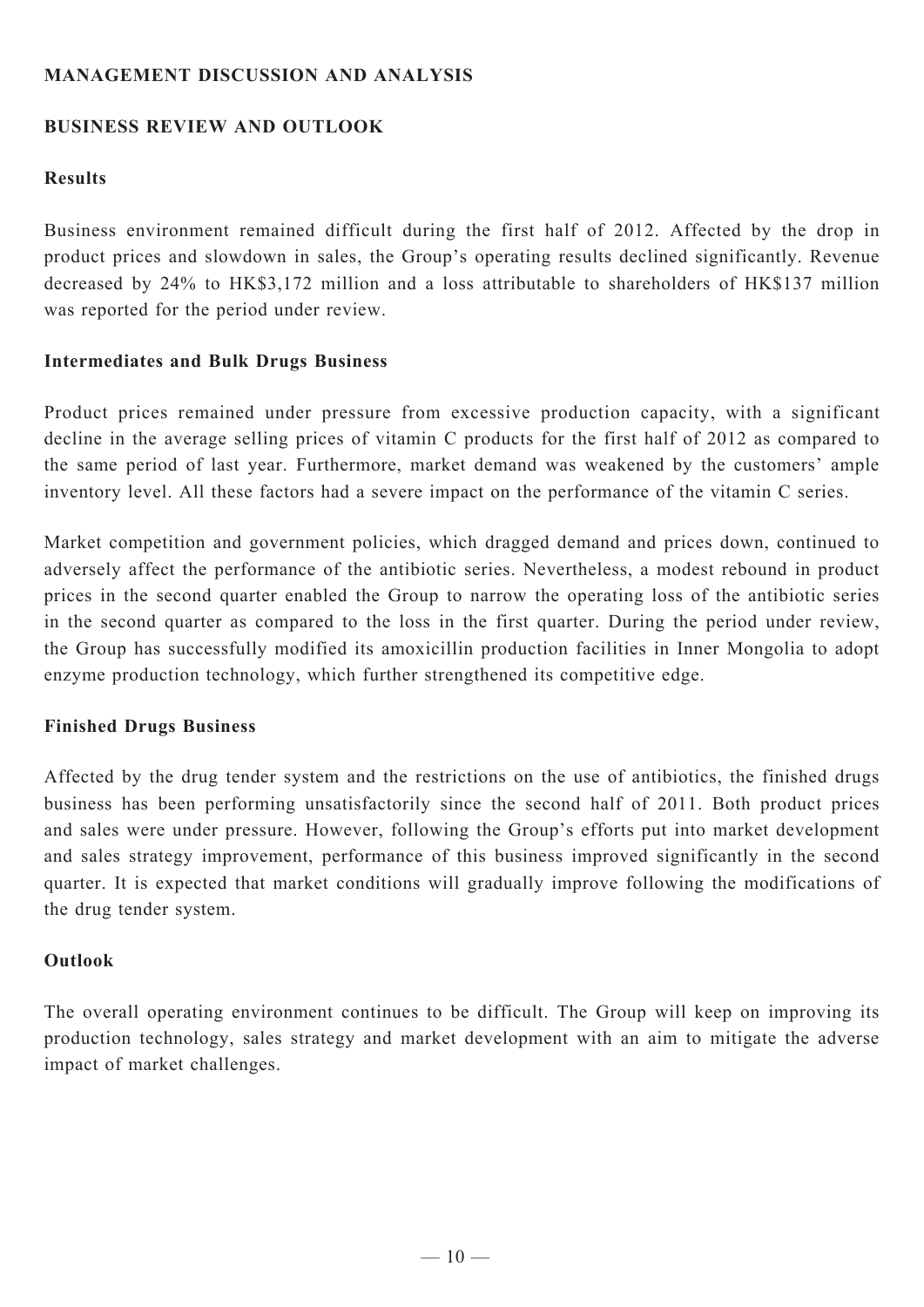### **Very Substantial Acquisition**

On 17 June 2012, the Company entered into a conditional agreement to acquire certain pharmaceutical businesses. The completion of this acquisition is subject to approval by independent shareholders of the Company at a general meeting to be held. The Company believes that this acquisition will provide the finished drug business with new drugs products and significantly increase the contribution from the finished drug business, provide the Group with strong growth drivers and enable the Group to become a leading pharmaceutical group with a series of high-end finished drug products.

### **Financial Review**

### **Liquidity and Financial Position**

For the first half of 2012, the Group's operating activities generated a net cash inflow of HK\$507,133,000. Debtor turnover period (ratio of the total balance of trade receivables and bills receivables to sales, inclusive of value added tax for sales in the PRC) increased from 87 days in 2011 to 91 days. Inventory turnover period (ratio of inventory balance to cost of sales) decreased from 102 days to 98 days. As at 30 June 2012, the current ratio of the Group was 1.2, slightly lower than 1.4 in 2011. Capital expenditure in relation to the additions of production facilities amounted to HK\$297,708,000 for the period.

As at 30 June 2012, the Group's total bank balances and cash amounted to HK\$990,751,000 and total interest-bearing borrowings amounted to HK\$1,931,612,000. All of these borrowings were bank loans. Of the total borrowings, HK\$1,368,888,000 will be repayable within one year and the remaining HK\$562,724,000 repayable between two to three years. Net gearing ratio (calculated on the basis of the Group's total borrowings net of bank balances and cash over total equity) slightly increased from 15.9% in 2011 to 16.1%.

48% of the Group's borrowings are denominated in Hong Kong dollars, 8% in US dollars and the remaining 44% in Renminbi. The Group's revenue is mainly denominated either in Renminbi or in US dollars. The Group has been closely monitoring the currency movement and will use appropriate hedging arrangements to reduce the foreign exchange risk when considered necessary.

### **Contingent Liabilities**

The Company and one of its subsidiaries are named as, among others, defendants in a number of antitrust complaints failed in the United States. These complaints alleged that certain manufacturers of vitamin C in the PRC have since at least December 2001 conspired to control prices and volumes of exports of vitamin C to the United States and elsewhere in the world and that as such have been in violation of the federal and state laws of the United States. It is alleged in these companies that the purchasers of vitamin C in the United States paid more for vitamin C than they would have paid in the absence of the alleged conspiracy and therefore, suffered losses. The plaintiffs sought damages and other relief on behalf of direct purchasers under the federal antitrust laws of the United States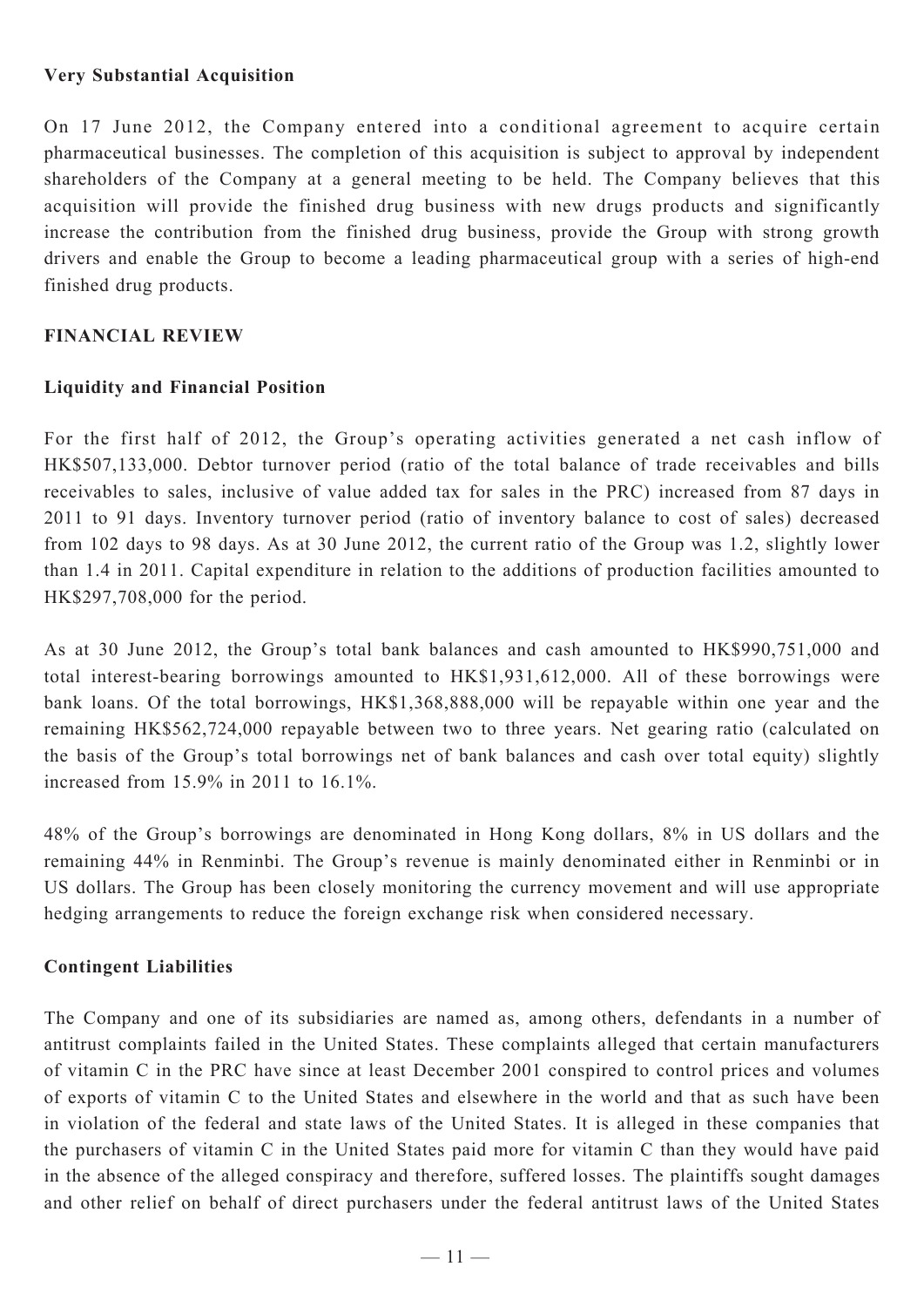and indirect purchasers under various state antitrust, unfair trade and consumer protection statutes. Up to the date of this announcement, four complaints have been served on the Company and three complaints have been served on the subsidiary. The legal adviser of the Company and the subsidiary has successfully consolidated all such cases to be heard in the federal court in New York for pretrial purpose.

The Company submitted a motion to dismiss direct purchaser and indirect purchaser actions for lack of personal jurisdiction, which was fully briefed as of 27 May 2008. In addition, on 31 August 2009, the Company submitted an alternative motion for summary judgment to dismiss the direct purchaser action on the ground there is insufficient evidence indicating the Company was involved in the alleged conspiracy. On 17 July 2012, the Court denied these motions.

Pursuant to a stipulation entered into by plaintiffs and defendants in November 2008, all procedures in actions brought by indirect purchaser plaintiffs are stayed until a final judgment is entered by the Court in the direct purchaser action. Set forth below is a summary of main matters pertaining to the direct purchaser action.

Fact discovery relevant to merits was concluded in October 2008. Expert discovery on damages shall be completed by 7 September 2012

On 26 January 2012, the Court issued an order permitting two named plaintiffs to represent other similarly situated purchasers in pursuing the claims in the direct purchaser case.

The subsidiary and other defendant manufacturers submitted a joint motion for summary judgment, asserting the alleged conduct was compelled by Chinese government pursuant to Chinese laws and policy. That motion was fully briefed as of 5 February 2010. On 6 September 2011, the Court issued an order denying defendants' joint motion for summary judgment. On 9 February 2012, the Court denied defendants' request for permission to immediately appeal its September 2011 order.

On 21 May 2012, plaintiffs filed a motion for preliminary approval of settlements with one of the defendants in all actions. This defendant agreed to settle with direct purchasers for US\$9.5 million and indirect purchasers for US\$1 million. It also agreed to comply with any injunction the Court may enter against any other defendant. The Court preliminarily approved the settlements on 14 June 2012. The Court will hold a hearing on 17 October 2012 to consider final approval of the settlements.

The Court has set a trial date of 5 November 2012.

The director and management of the Company intend to contest the claims set out in the antitrust complaints vigorously. The Company and the subsidiary have appointed legal advisers to advise them in the legal proceedings and the outcome of these actions cannot be estimated with reasonable certainty as this stage.